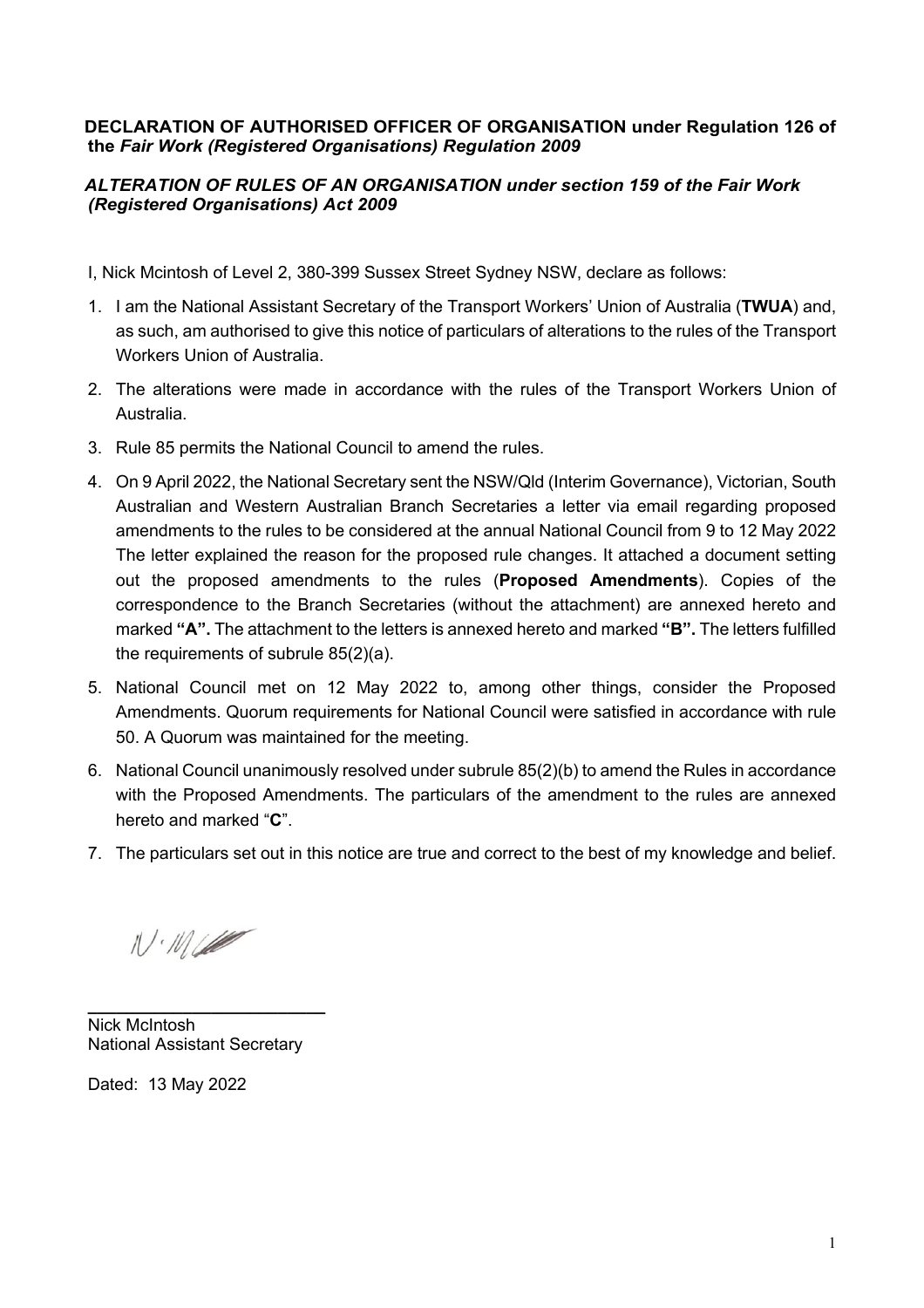# **"Annexure A"**

## **Transport Workers' Union of Australia**

**National Office** 

a. 388-390 Sussex St, Sydney NSW 2000 t. 02 8114 6500



ABN 18 559 030 246

9 April 2022

Tim Dawson WA Branch Secretary PO Box 8497 Perth Business Centre WA 6849 **By email** 

## **Re: Notice of Proposed Rule Change at National Council**

Dear Tim,

As you are aware our annual National Council will be held in Hobart from 9-12 May 2022.

As per Rule 85(2)(a) I write to formally advise the WA Branch of proposed rule changes which are attached to this correspondence. These proposed rule changes relate to:

- Clarifying two issues identified by the AEC at the 2018 quadrennial elections regarding the definition of a 'continuous Financial Member' and the ineligibility of a candidate in a Team Nomination;
- Enabling candidates for National Secretary and National Assistant Secretary to run as part of a 'National Team Nomination'; and
- Giving National Council the power to determine whether a quadrennial election will be held by postal ballot or electronic ballot and associated Rules regarding the running of a quadrennial election by electronic ballot.

I look forward to a successful National Council.

Regards,

**Michael Kaine National Secretary**

NSW/QLD (Interim Governance) Branch Secretary **Richard Olsen** NSW: 1800 729 909 Qld: 07 3890 3066

Vic/Tas Branch Secretary **Mike McNess** 1300 727 614

**SA/NT Branch** Secretary Ian Smith 08 8346 4177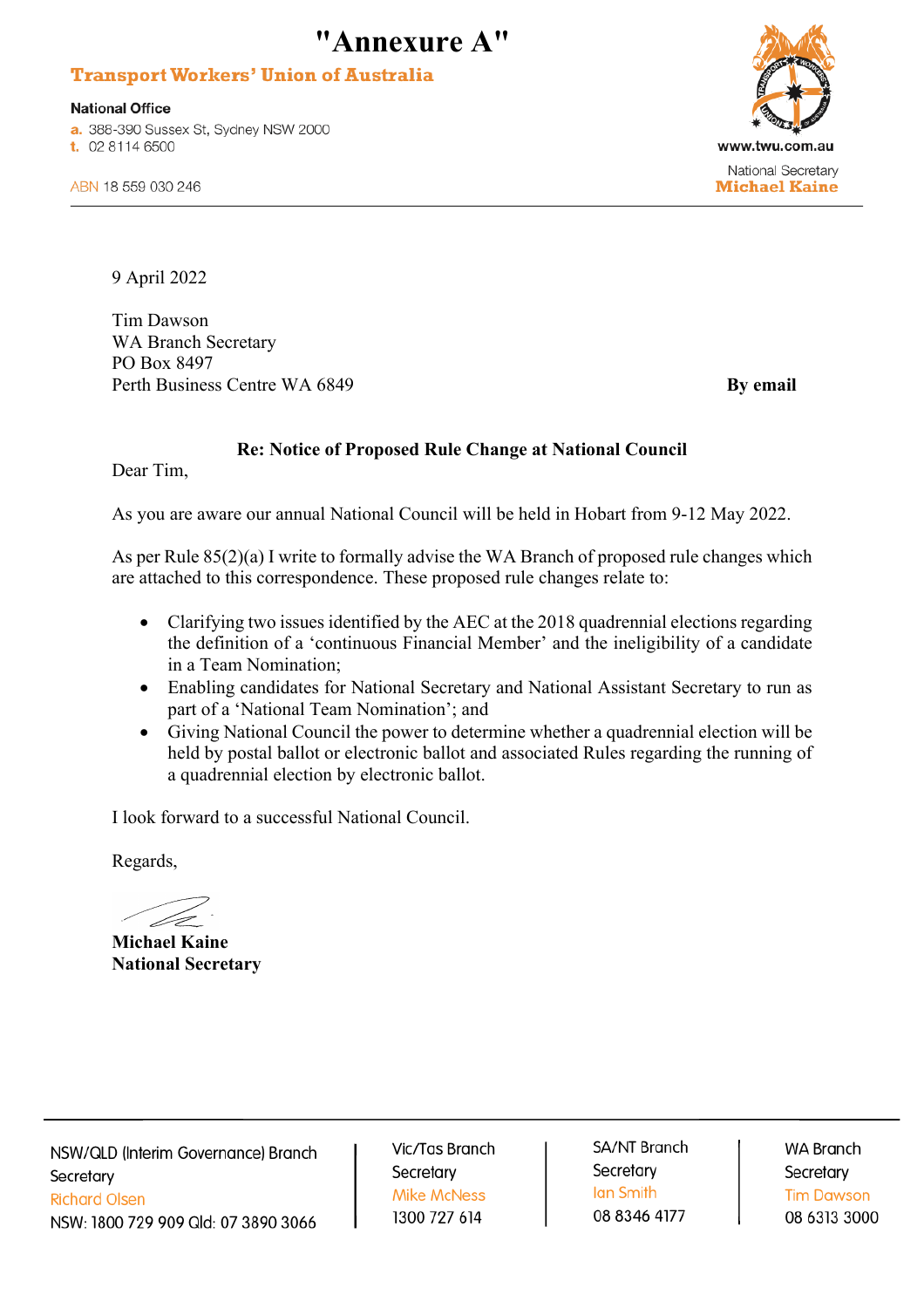# **Transport Workers' Union of Australia**

**National Office** a. 388-390 Sussex St, Sydney NSW 2000 t. 02 8114 6500



ABN 18 559 030 246

9 April 2022

Mike McNess Vic/ Tas Branch Secretary PO Box 203 Port Melbourne Vic 3207 **By email** 

#### **Re: Notice of Proposed Rule Change at National Council**

Dear Mike,

As you are aware our annual National Council will be held in Hobart from 9-12 May 2022.

As per Rule 85(2)(a) I write to formally advise the Vic/ Tas Branch of proposed rule changes which are attached to this correspondence. These proposed rule changes relate to:

- Clarifying two issues identified by the AEC at the 2018 quadrennial elections regarding the definition of a 'continuous Financial Member' and the ineligibility of a candidate in a Team Nomination;
- Enabling candidates for National Secretary and National Assistant Secretary to run as part of a 'National Team Nomination'; and
- Giving National Council the power to determine whether a quadrennial election will be held by postal ballot or electronic ballot and associated Rules regarding the running of a quadrennial election by electronic ballot.

I look forward to a successful National Council.

Regards,

**Michael Kaine National Secretary**

NSW/QLD (Interim Governance) Branch Secretary **Richard Olsen** NSW: 1800 729 909 Qld: 07 3890 3066

Vic/Tas Branch Secretary **Mike McNess** 1300 727 614

SA/NT Branch Secretary **Ian Smith** 08 8346 4177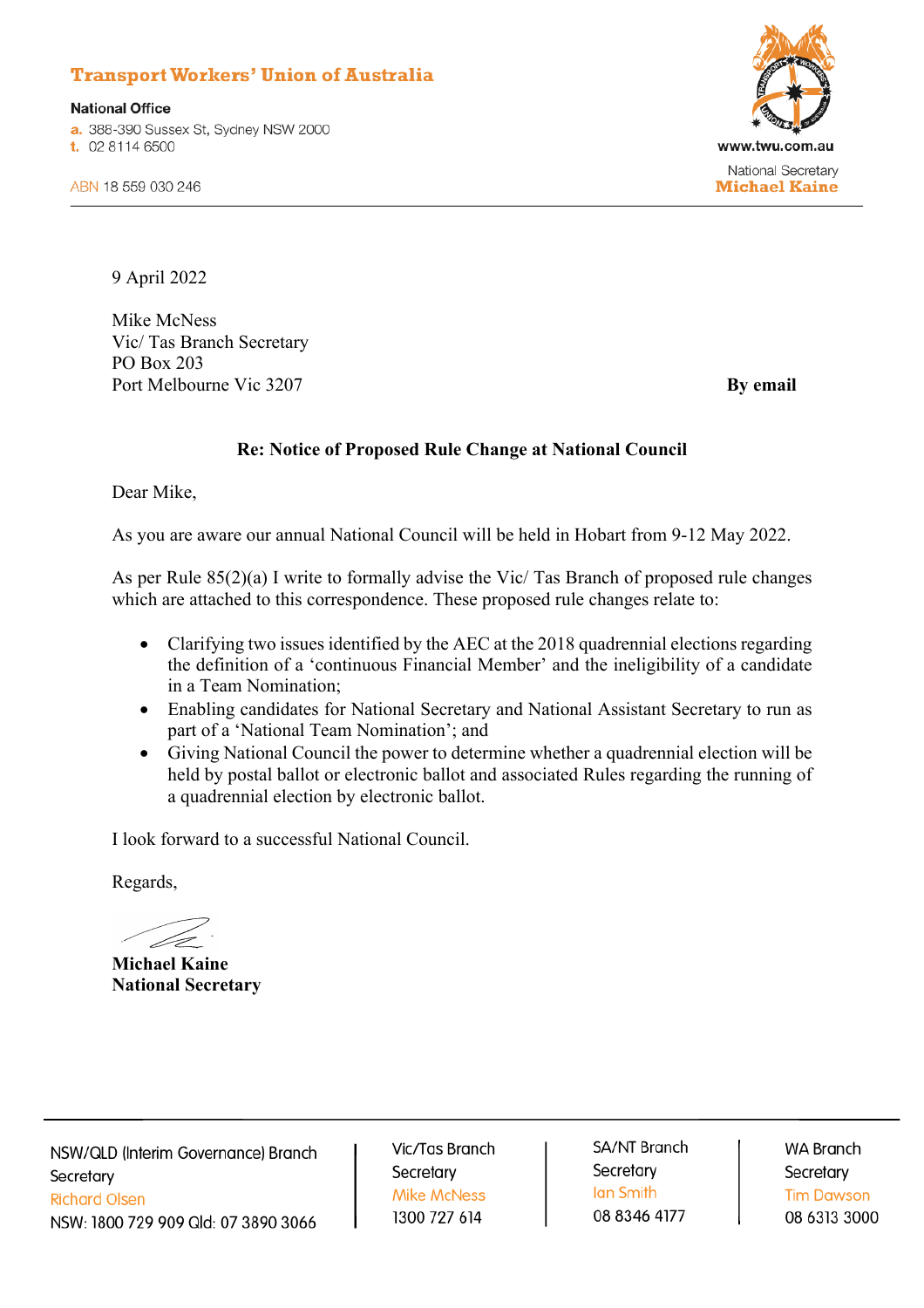# **Transport Workers' Union of Australia**

**National Office** a. 388-390 Sussex St, Sydney NSW 2000 t. 02 8114 6500



ABN 18 559 030 246

9 April 2022

Ian Smith SA/ NT Branch Secretary PO Box 137 Welland SA 5007 **By email** 

#### **Re: Notice of Proposed Rule Change at National Council**

As you are aware our annual National Council will be held in Hobart from 9-12 May 2022.

As per Rule 85(2)(a) I write to formally advise the SA/ NT Branch of proposed rule changes which are attached to this correspondence. These proposed rule changes relate to:

- Clarifying two issues identified by the AEC at the 2018 quadrennial elections regarding the definition of a 'continuous Financial Member' and the ineligibility of a candidate in a Team Nomination;
- Enabling candidates for National Secretary and National Assistant Secretary to run as part of a 'National Team Nomination'; and
- Giving National Council the power to determine whether a quadrennial election will be held by postal ballot or electronic ballot and associated Rules regarding the running of a quadrennial election by electronic ballot.

I look forward to a successful National Council.

Regards,

**Michael Kaine National Secretary**

NSW/QLD (Interim Governance) Branch Secretary **Richard Olsen** NSW: 1800 729 909 Qld: 07 3890 3066

Vic/Tas Branch Secretary **Mike McNess** 1300 727 614

SA/NT Branch Secretary **Ian Smith** 08 8346 4177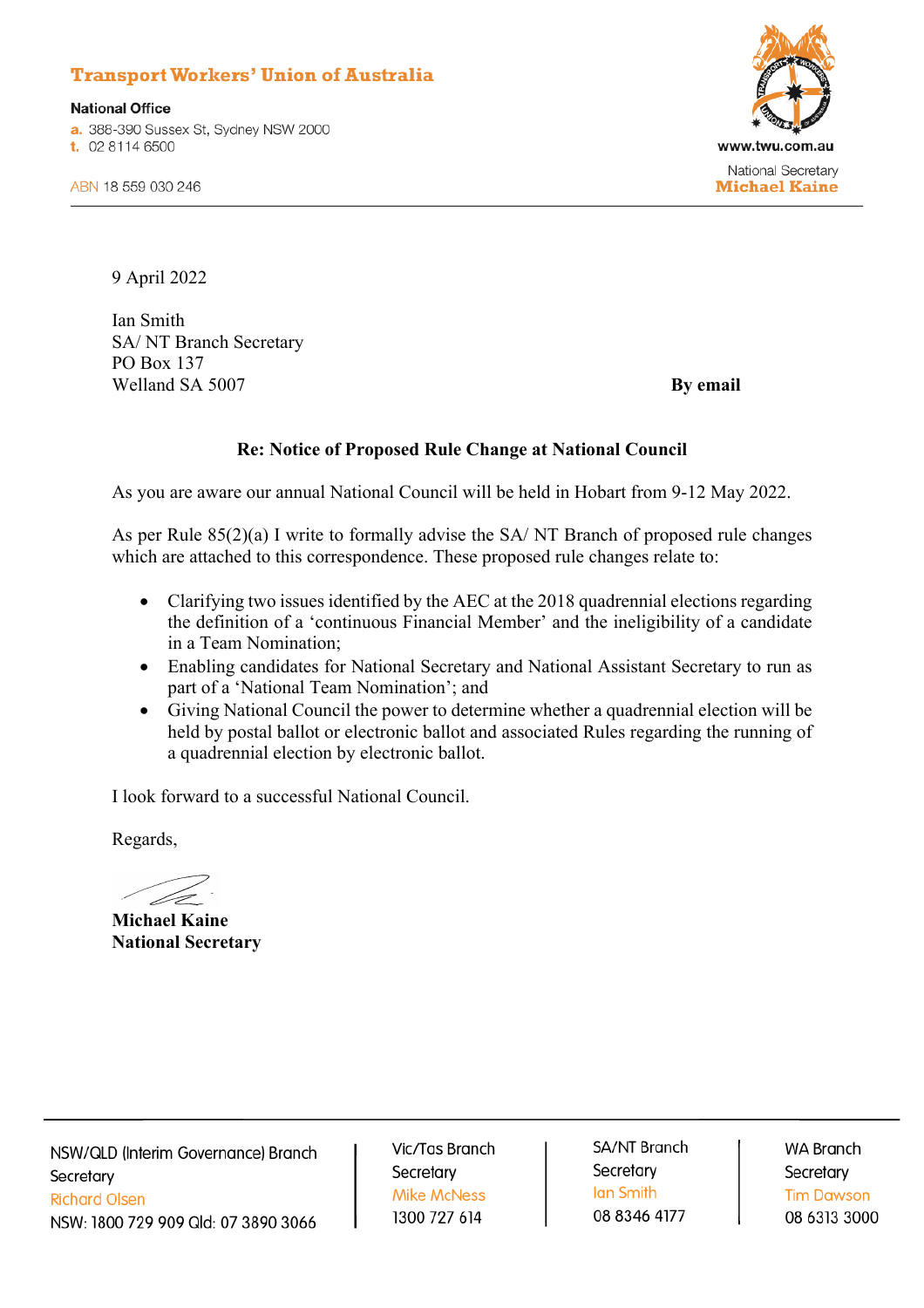# **Transport Workers' Union of Australia**

**National Office** a. 388-390 Sussex St, Sydney NSW 2000 t. 02 8114 6500



ABN 18 559 030 246

9 April 2022

Richard Olsen NSW/ Qld (Interim Governance) Branch Secretary PO Box 54 Mount Druitt NSW 2770 **By email** 

## **Re: Notice of Proposed Rule Change at National Council**

Dear Richard,

As you are aware our annual National Council will be held in Hobart from 9-12 May 2022.

As per Rule 85(2)(a) I write to formally advise the NSW/ Qld (Interim Governance) Branch of proposed rule changes which are attached to this correspondence. These proposed rule changes relate to:

- Clarifying two issues identified by the AEC at the 2018 quadrennial elections regarding the definition of a 'continuous Financial Member' and the ineligibility of a candidate in a Team Nomination;
- Enabling candidates for National Secretary and National Assistant Secretary to run as part of a 'National Team Nomination'; and
- Giving National Council the power to determine whether a quadrennial election will be held by postal ballot or electronic ballot and associated Rules regarding the running of a quadrennial election by electronic ballot.

I look forward to a successful National Council.

Regards,

**Michael Kaine National Secretary**

NSW/QLD (Interim Governance) Branch Secretary **Richard Olsen** NSW: 1800 729 909 Qld: 07 3890 3066

Vic/Tas Branch Secretary **Mike McNess** 1300 727 614

**SA/NT Branch** Secretary Ian Smith 08 8346 4177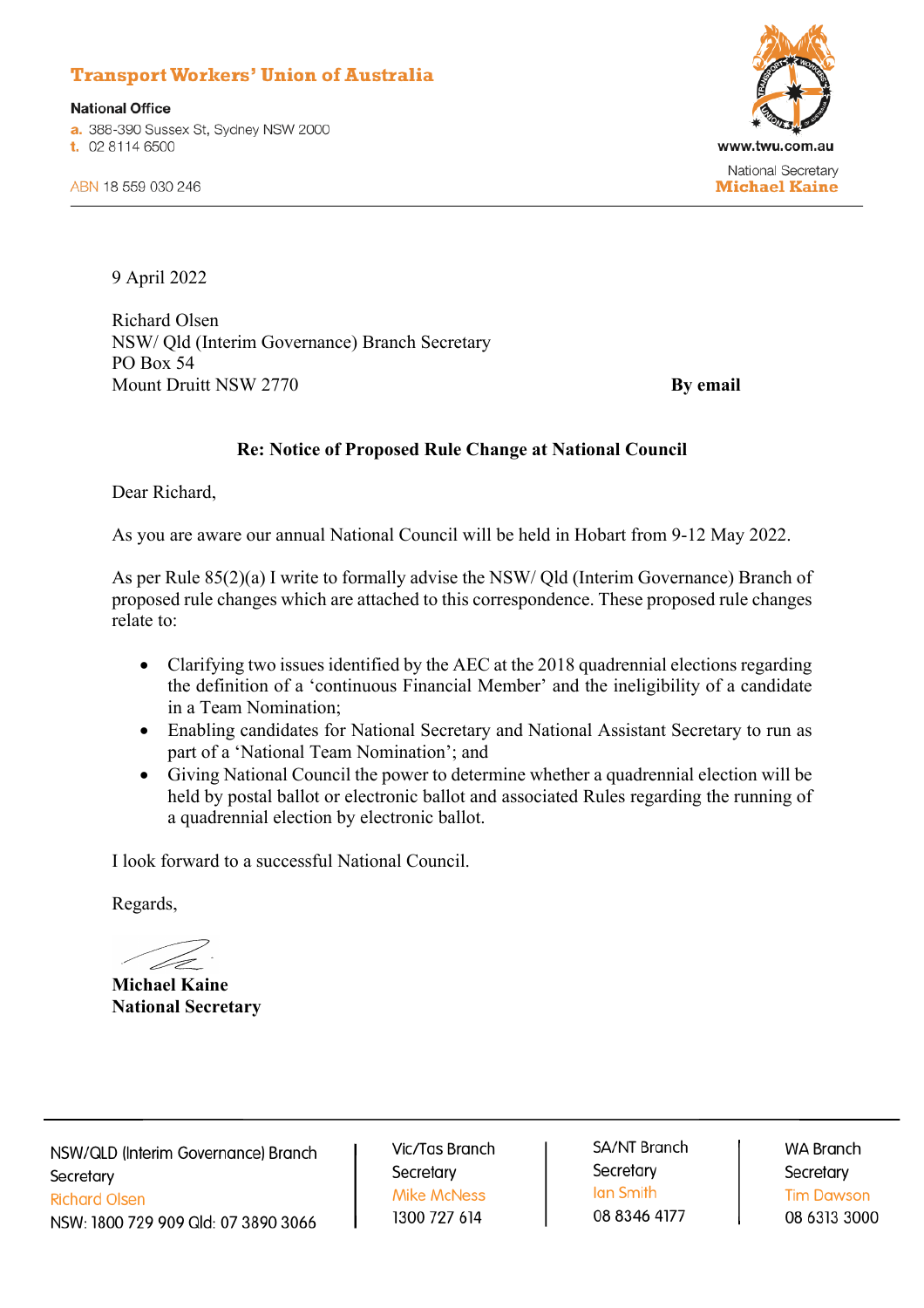# **"Annexure B"**

## **PROPOSED RULES CHANGES**

## **25. National Council Powers**

Insert new sub-rule  $25(2)(k)$ ;

(k) determining the manner of elections in accordance with sub-rules  $59(9)(a)$ and  $60(9)(a)$ .

### **57. Eligibility to Nominate for and Hold Office**

Insert a new sub-rule 57(2B) as follows;

(2B) Subject to sub-rule (2C), for the purpose of subrules (1), (2) and 2A, a person will not be a continuous Financial Member for the requisite time unless all Dues were paid at the time they became due and payable. For clarity, this means that a person will not be considered a continuously Financial Member if they pay unpaid Dues retrospectively in a lump sum.

Insert a new sub-rule 57(2C) as follows;

(2C) Sub-rule (2B) does not apply if a person did not pay Dues at the time that they were due and payable because of administrative error by the Union or an employer fails to process the person's authorised payroll deductions.

### **59. Election of National Secretary**

Insert new sub-rules  $59(5A)$  to  $59(5(K))$ 

- (5A) Two eligible members may nominate as members of a "National Team Nomination" for the positions of National Secretary and National Assistant Secretary. A National Team Nomination must have a name.
- (5B) The name of a National Team Nomination must not be the same as or similar to the name of another National Team Nomination or the name of any member of another Team Nomination or be deceptive in any other way.
- (5C) In determining which National Team Nomination may use a name (which is not a candidate's name) regard is to be had to all relevant factors including the history of use of the name in question.
- (5D) If, in the view of the National Returning Officer, the name of any National Team Nomination is the same as or similar to that of any other Team Nomination, or is deceptive in any other way, the National Returning Officer must:
	- (a) approach the candidate for National Secretary of the offending National Team Nomination, and request him/her to make such changes to the Team Nomination's name as the National Returning Officer thinks necessary; and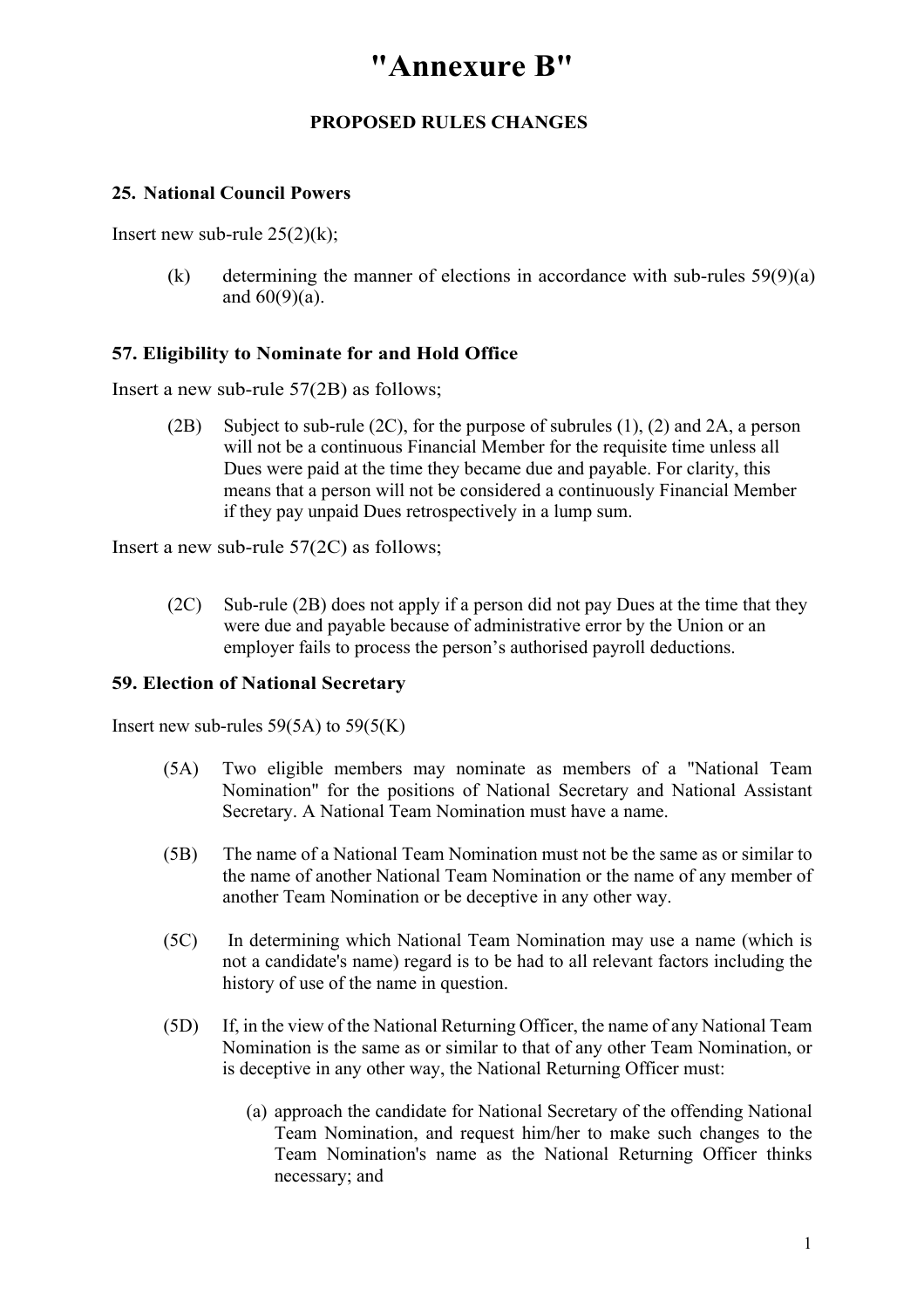- (b) if such changes are not made, decide whether to accept the National Team Nomination.
- (5E) A National Team Nomination must nominate an eligible person (or the required number of people) for each position for which nominations have been called, whereupon each person will be considered to have been nominated for each position concerned.
- (5F) A National Team Nomination must be in writing and signed by each candidate.
- (5G) No member of a National Team Nomination may nominate in the election other than for that National Team Nomination.
- (5H) If a member of a National Team Nomination withdraws, is ineligible, dies or is otherwise excluded from holding office ("Excluded Person") after the close of nominations but more than 48 hours before ballot papers are set to be printed or electronically created;
	- (a) Within 48 hours of the remaining candidate in a National Team Nomination being informed of the Excluded Person ceasing to be a member of the National Team Nomination, the Excluded Person may be replaced by another eligible person who can be nominated as a candidate for the vacant position, who is not a member of any other Team Nomination, and who consents to become a member of the National Team Nomination. In such a case the Returning Officer must be notified of the change prior to the printing of ballot papers.
	- (b) If the Excluded Person is not replaced by another person in accordance with sub-clause (a), the Branch Returning Officer must reject the Team Nomination and the remaining candidate may run as an individual candidate.
- (5I) If a member of a National Team Nomination withdraws, is ineligible, dies or is otherwise excluded from holding office ("Excluded Person") within 48 hours of ballot papers being printed or electronically created;
	- (a) The Excluded Person's withdrawal, ineligibility or exclusion will not affect the validity of the election to the office of any other member of a National Team Nomination of which that candidate is a member.
	- (b) If the other member of the National Team Nomination is elected, the position vacated by the Excluded Person will be considered a casual vacancy and must be filled in accordance with rule 62.

Delete sub-rule 59(6) and replace it with;

(6) If the National Returning Officer finds a nomination is defective before or after the close of nominations (whether a nomination of an individual candidate, or a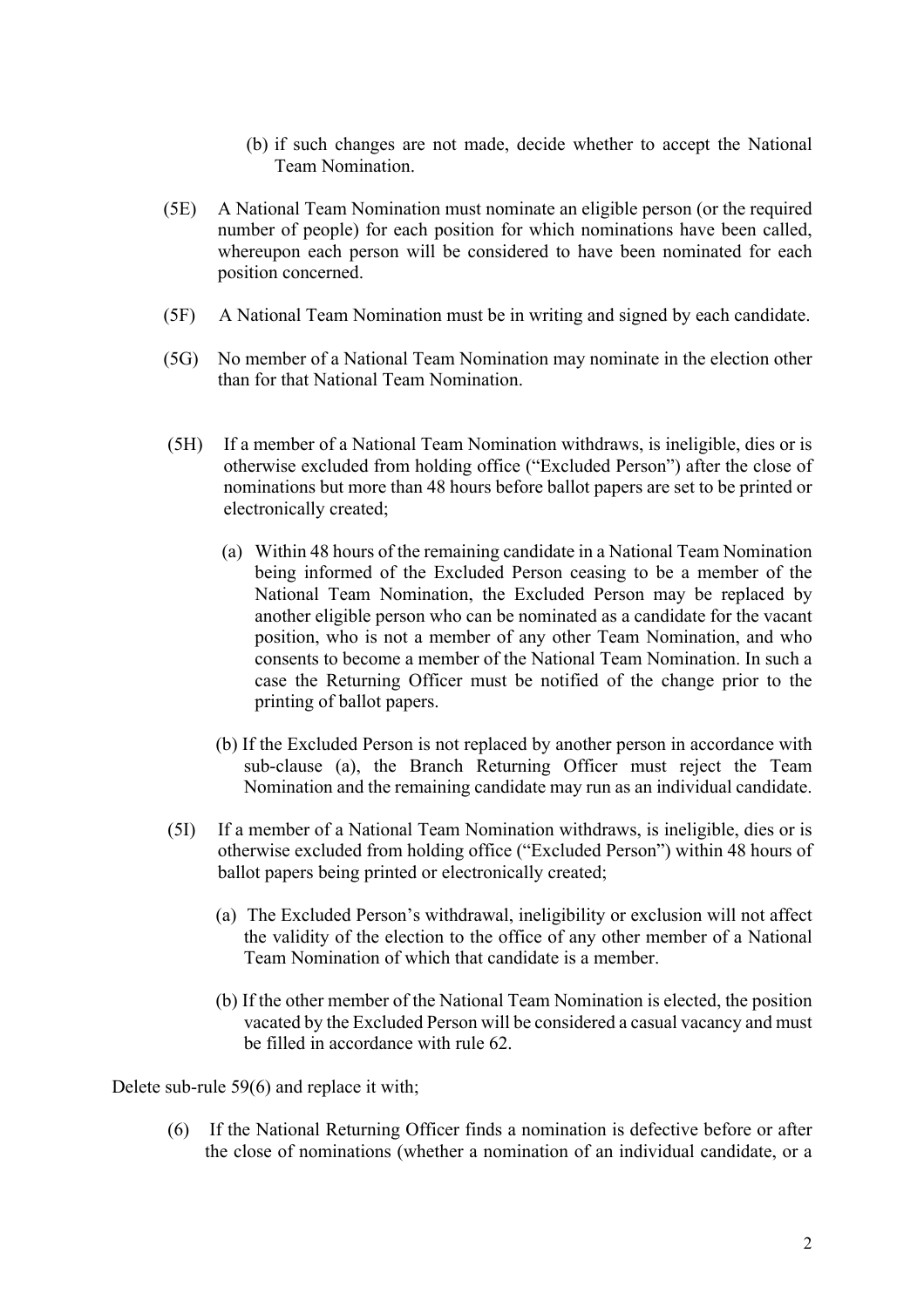nomination of a member of a National Team Nomination), the National Returning Officer must:

- (a) in the case of an individual candidate, notify that candidate of the defect and, if it is practicable to do so, give the candidate the opportunity of remedying the defect within 7 days; or
- (b) in the case of a National Team Nomination, sub-rules (5H) and 5(I) apply.

Amend subrule 59(9) as follows:

- (9) The election must be conducted:
	- (a) by secret **electronic or** postal ballot **as determined by National Council; and**
	- (b) under the "first past the post" voting system.

Insert new sub-rule 59(10A), 59(10B), 59(10C) and 59(10D);

- (10A) If there is at least one National Team Nomination, the ballot papers must have two parts divided by a horizontal line.
- (10B) The ballot papers must contain a clear instruction, in a prominent position, to the effect that a member voting in the election may vote in one of two ways:
	- (a) by completing the first part of the ballot paper (voting "above the line"), by voting for each member of a National Team Nomination by marking a team box with a cross ("X") (in which case only one team box should be marked); or
	- (b) by completing the second part of the ballot paper (voting "below the line"), by voting for individual candidates (including members of a National Team Nomination if so desired) by marking the box next to the name of the candidate which the member voting wishes to vote for in the election with a cross ("X"), in respect of each of the positions for which an election is being conducted.

If there are not two parts to the ballot paper then the instructions (as appropriately modified) referred to in paragraph (b) will appear on the ballot paper.

- (10C) The Ballot papers must also contain:
	- (a) the date and time of closing of the ballot; and
	- (b) the National Returning Officer's initials.
- (10D) The ballot papers must contain on the first part: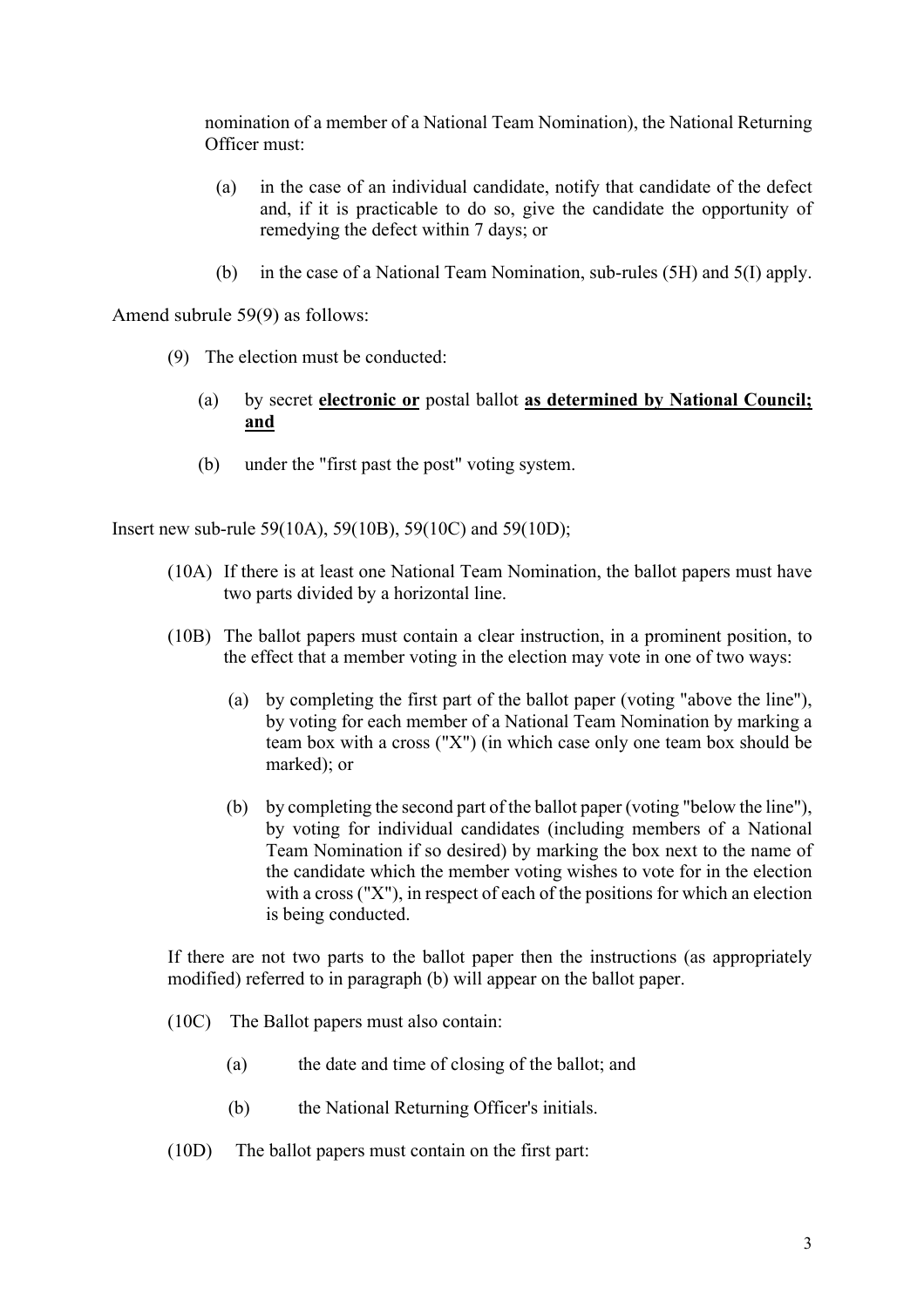- (a) the name of each National Team Nomination; and
- (b) boxes beside the names of the National Team Nomination;

but otherwise, be unmarked in that part.

Add a new sub-clause 59(11)(ba);

(11) (ba) the name of the National Team Nomination of each candidate (where applicable)

Add a new sub-clause 59(11A) and 59(11B);

- (11A) A vote for a National Team Nomination counts as a vote for each member of the National Team Nomination remaining on the ballot.
- (11B) (a) Where a member voting in the ballot completes the ballot paper by voting both above and below the line, any inconsistency which might arise will be resolved in favour of the expression of the member's preference which constitutes a valid vote.
	- (b) If the expression of the member's preference in both parts of the ballot paper constitutes a valid vote, the inconsistency will be resolved in favour of the expression of the member's preference indicated below the line.

Deleted sub-rules 59(13), 59(14) and 59(15)

Amend sub-rule 59(17) as follows:

(17)The National Returning Officer must;

- (a) in the presence of any scrutineer who wishes to be present; and
- (b) as soon as practicable after the opening of the poll in accordance with sub-rule  $(16);$

**provide a ballot paper by an appropriate means** to each voter on the list compiled in accordance with sub-rule (12).

Amend subrule 59(19) as follows;

(19)Ballot papers received after the time the poll closes referred to in sub-rule (18) must not be included in the ballot **unless the ballot paper is postmarked before the time the poll closed.**

Insert the following heading above sub-rule 59(20):

Postal Ballots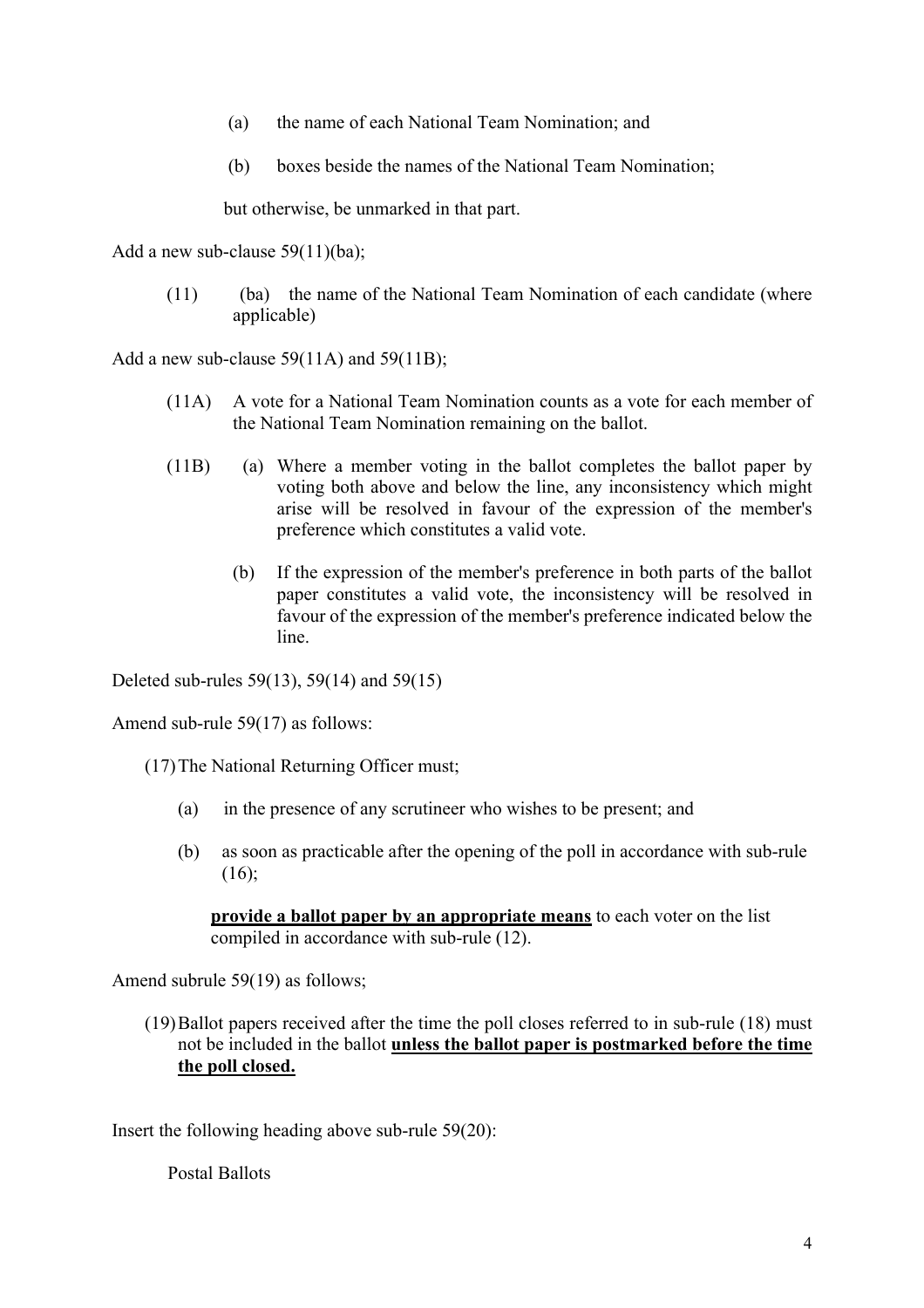Insert the following after subrule 59(21) and renumber the remaining rules accordingly;

Electronic Ballots

- (22) A candidate has the right to request an independent audit of the National Returning Officer to ensure that:
	- (a) a person who received a postal ballot did not also receive an electronic ballot and if so that the person only had one valid vote count (with primacy being placed on the electronic ballot to the exclusion of the postal ballot);
	- (b) that all persons who should have received a ballot, either electronic or postal, were sent a ballot; and
	- (c) that the integrity of the electronic ballot was not compromised in a substantial way.
- (23) Where a candidate requests an independent audit in sub-rule 59(22) it will be paid for by the Union and the National Returning Officer will select a suitable auditor.

Insert a new sub-rule 59(32) of the renumbered sub-rules as follows;

In this rule, "ballot paper" means a hardcopy or electronic ballot form, whichever is applicable.

Insert a new sub-rule 59(33) of the renumbered sub-rules as follows:

In this rule, "electronic ballot" can include a combination of electronic and postal balloting where the National Returning Officer does not have sufficient electronic details for a person/s and instead sends a postal ballot paper to the person/s. The relevant scrutineering Rules will apply to the relevant type of ballot paper.

#### **60. Branch Elections**

Delete sub-rules  $60(5H)$ ,  $60(1)$ ,  $60(5J)$  and  $60(K)$  and replace them with:

- (5H) If a member of a Team Nomination withdraws, is ineligible, dies or is otherwise excluded from holding office ("Excluded Person") after the close of nominations but more than 48 hours before ballot papers are set to be printed or electronically created;
	- (a) Within 48 hours of the candidate for Branch Secretary (or the candidate for Branch President if the Branch Secretary is the Excluded Person or another member of the Team Nomination if both the candidate for Branch Secretary and Branch President are an Excluded Person) of the Team Nomination being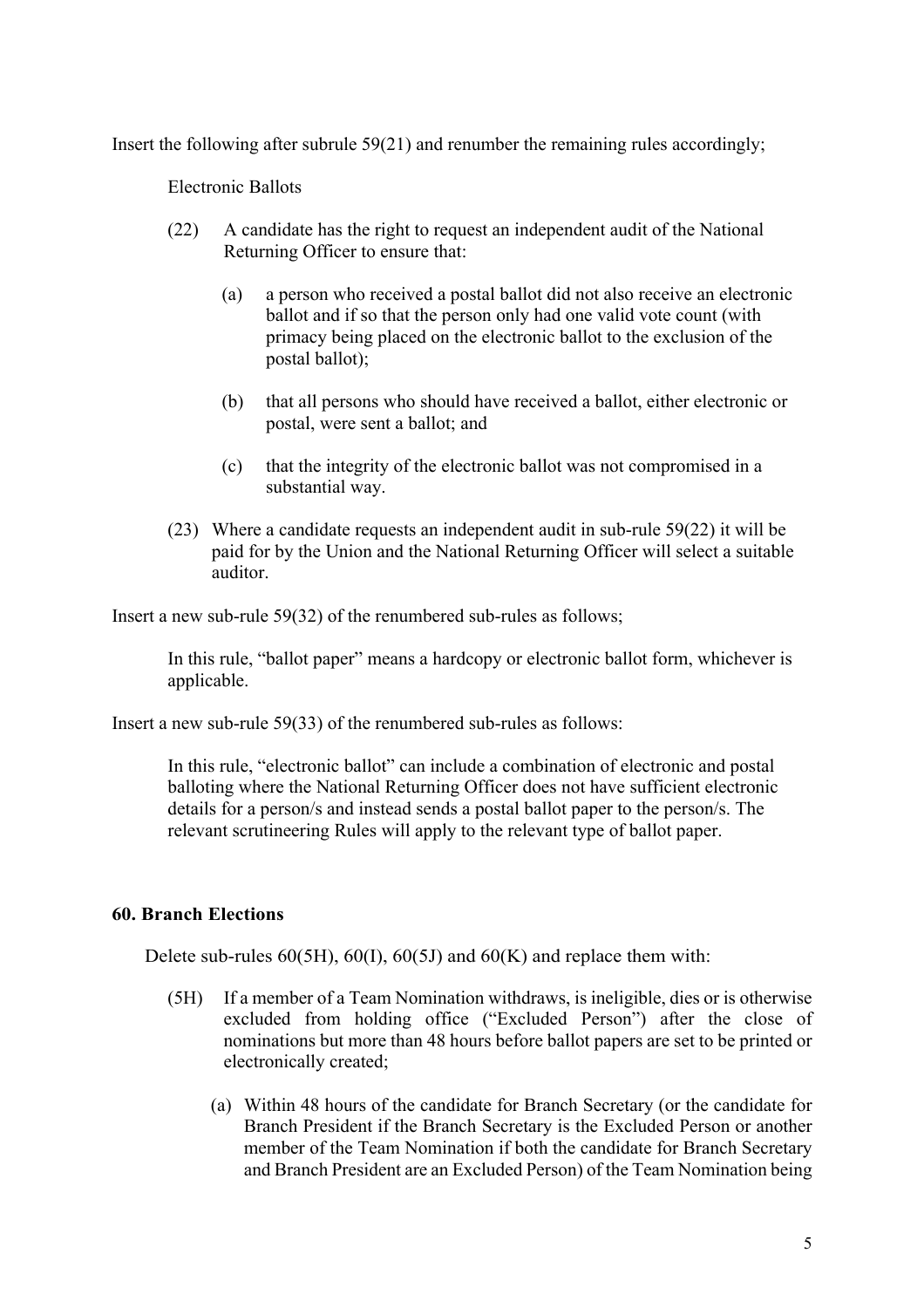informed of the Excluded Person ceasing to be a member of the Team Nomination, the Excluded Person may be replaced by another eligible person who can be nominated as a candidate for the vacant position, who is not a member of any other Team Nomination, and who consents to become a member of the Team Nomination. In such a case the Returning Officer must be notified of the change prior to the printing of ballot papers.

- (b) If the Excluded Person is not replaced by another person in accordance with sub-clause (a), the Branch Returning Officer must reject the Team Nomination and the remaining candidates may continue to run as an individual candidates.
- (c) This Rule (5H) applies separately to each Excluded Person where a Team Nomination has more than one Excluded Person.
- (5I) If a member of a Team Nomination withdraws, is ineligible, dies or is otherwise excluded from holding office ("Excluded Person") within 48 hours of ballot papers being printed or electronically created;
	- (a) The Excluded Person's withdrawal, ineligibility or exclusion will not affect the validity of the election to the office of any other member of a Team Nomination of which that candidate is a member.
	- (b) If the other member of the Team Nomination is elected, the position vacated by the Excluded Person will be considered a casual vacancy and must be filled in accordance with rule 63.
	- (c) This Rule (5I) applies separately to each Excluded Person where a Team Nomination has more than one Excluded Person.

Delete sub-rule 60(6) and replace it with;

- (6) If the Branch Returning Officer finds a nomination is defective before or after the close of nominations (whether a nomination of an individual candidate, or a nomination of a member of a Team Nomination), the Branch Returning Officer must:
	- (c) in the case of an individual candidate, notify that candidate of the defect and, if it is practicable to do so, give the candidate the opportunity of remedying the defect within 7 days; or
	- (d) in the case of a Team Nomination, sub-rules (5H) and 5(I) apply.

Amend subrule 60(9) as follows:

- (9) The election must be conducted:
	- (a) by secret **electronic or** postal ballot **as determined by National Council; and**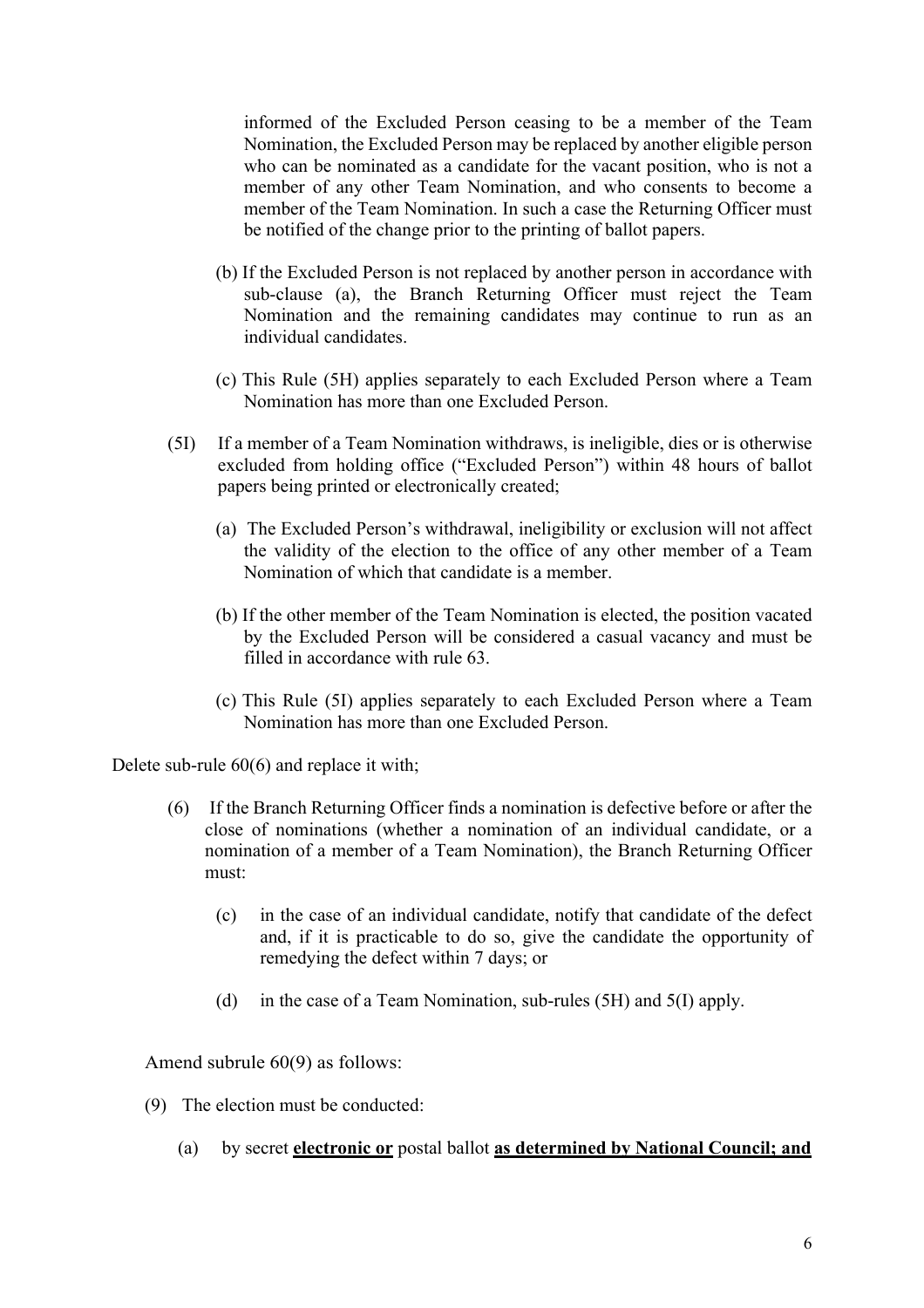(b) under the "first past the post" voting system.

Deleted sub-rules  $60(13)$ ,  $60(14)$  and  $60(15)$ 

Amend sub-rule 60(17) as follows:

- (17)The Branch Returning Officer must;
	- (a) in the presence of any scrutineer who wishes to be present; and
	- (b) as soon as practicable after the opening of the poll in accordance with sub-rule (16);

**provide a ballot paper by an appropriate means** to each voter on the list compiled in accordance with sub-rule (12).

Amend subrule 60(19) as follows;

(19)Ballot papers received after the time the poll closes referred to in sub-rule (18) must not be included in the ballot **unless the ballot paper is postmarked before the time the poll closed.**

Insert the following heading above sub-rule 60(20):

Postal Ballot

Insert the following after sub-rule 60(21) and renumber the remaining rules accordingly;

Electronic Ballots

- (22) A candidate has the right to request an independent audit of the Branch Returning Officer to ensure that:
	- (a) a person who received a postal ballot did not also receive an electronic ballot and if so that the person only had one valid vote count (with primacy being placed on the electronic ballot to the exclusion of the postal ballot);
	- (b) that all persons who should have received a ballot, either electronic or postal, were sent a ballot; and
	- (c) that the integrity of the electronic ballot was not compromised in a substantial way.
- (23) Where a candidate requests an independent audit in sub-rule 59(22) it will be paid for by the Union and the Branch Returning Officer will select a suitable auditor.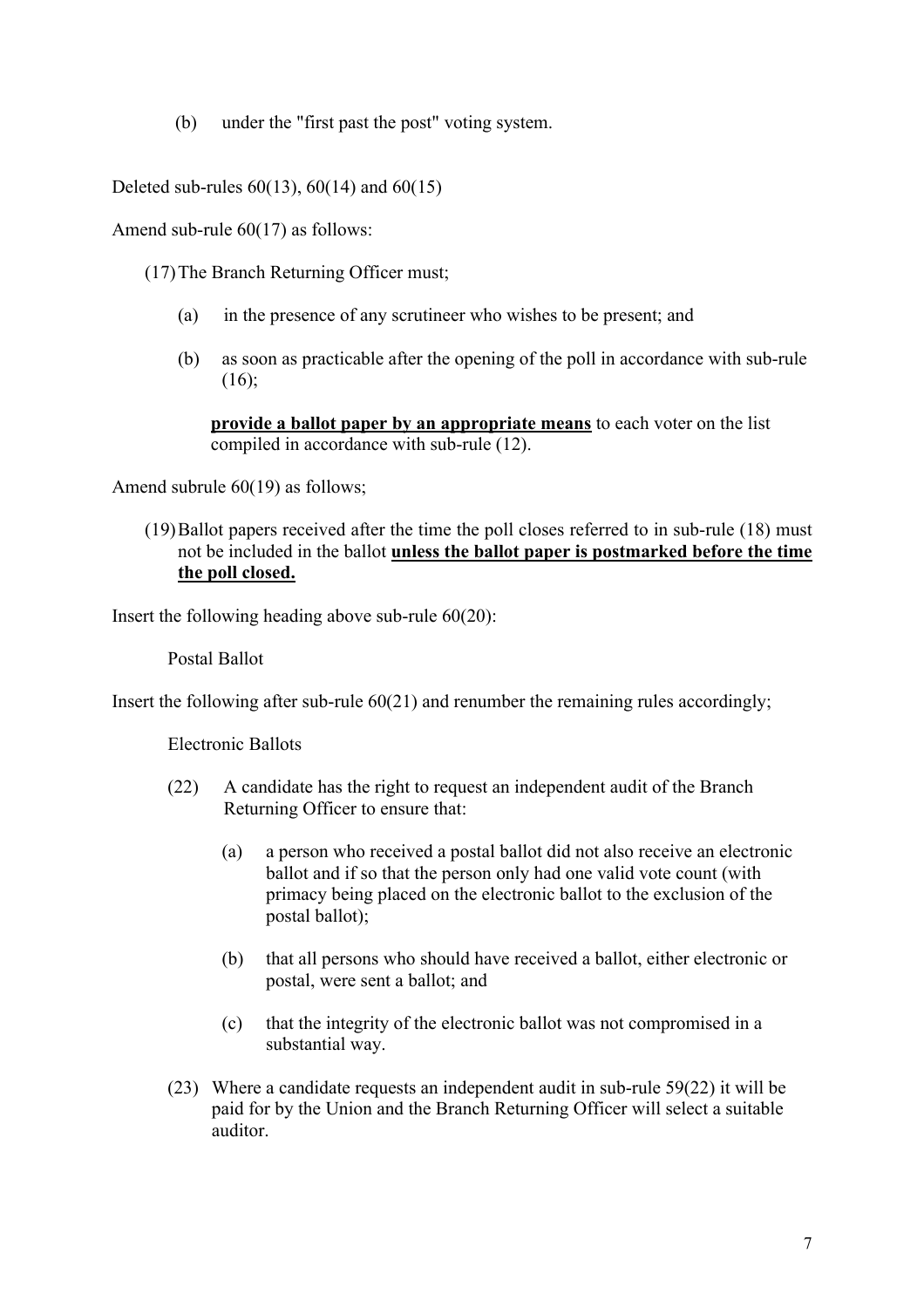Insert a new sub-rule 60(34) of the renumbered sub-rules as follows;

In this rule, "ballot paper" means a hardcopy or electronic ballot form, whichever is applicable.

Insert a new sub-rule 60(35) of the renumbered sub-rules as follows:

In this rule, "electronic ballot" can include a combination of electronic and postal balloting where the Branch Returning Officer does not have sufficient electronic details for a person/s and instead sends a postal ballot paper to the person/s. The relevant scrutineering Rules will apply to the relevant type of ballot paper.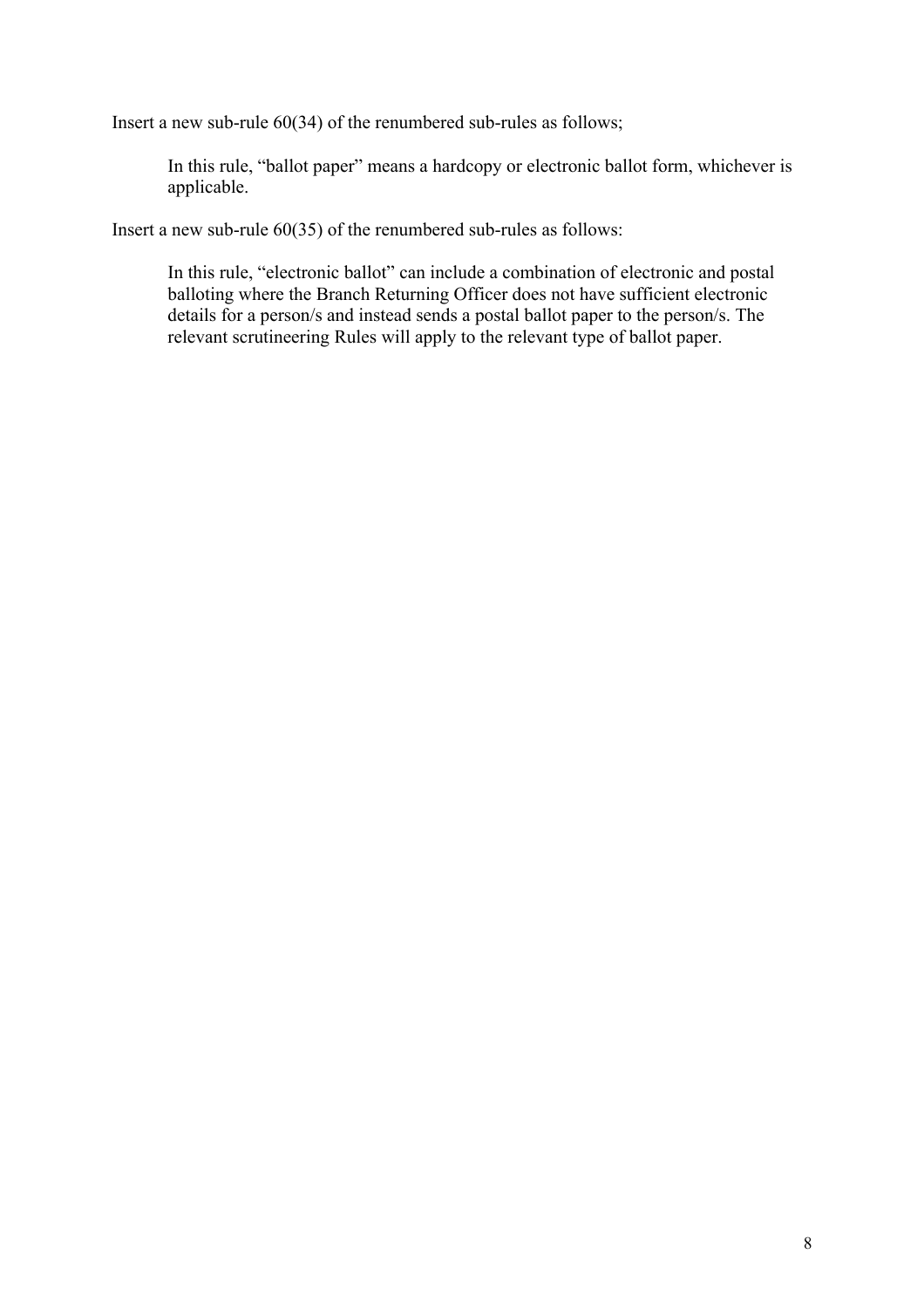# **"Annexure C"**

# **NATIONAL COUNCIL RESOLUTION**

National Council resolves to amend the rules as follows:

## **Amend Rule 25 as follows:**

Insert new sub-rule  $25(2)(k)$ ;

(k) determining the manner of elections in accordance with sub-rules  $59(9)(a)$ and  $60(9)(a)$ .

### **Amend Rule 57 as follows:**

Insert a new sub-rule 57(2B) as follows;

(2B) Subject to sub-rule (2C), for the purpose of subrules (1), (2) and 2A, a person will not be a continuous Financial Member for the requisite time unless all Dues were paid at the time they became due and payable. For clarity, this means that a person will not be considered a continuously Financial Member if they pay unpaid Dues retrospectively in a lump sum.

Insert a new sub-rule 57(2C) as follows;

(2C) Sub-rule (2B) does not apply if a person did not pay Dues at the time that they were due and payable because of administrative error by the Union or an employer fails to process the person's authorised payroll deductions.

### **Amend Rule 59 as follows:**

Insert new sub-rules  $59(5A)$  to  $59(5)(I)$ 

- (5A) Two eligible members may nominate as members of a "National Team Nomination" for the positions of National Secretary and National Assistant Secretary. A National Team Nomination must have a name.
- (5B) The name of a National Team Nomination must not be the same as or similar to the name of another National Team Nomination or the name of any member of another Team Nomination or be deceptive in any other way.
- (5C) In determining which National Team Nomination may use a name (which is not a candidate's name) regard is to be had to all relevant factors including the history of use of the name in question.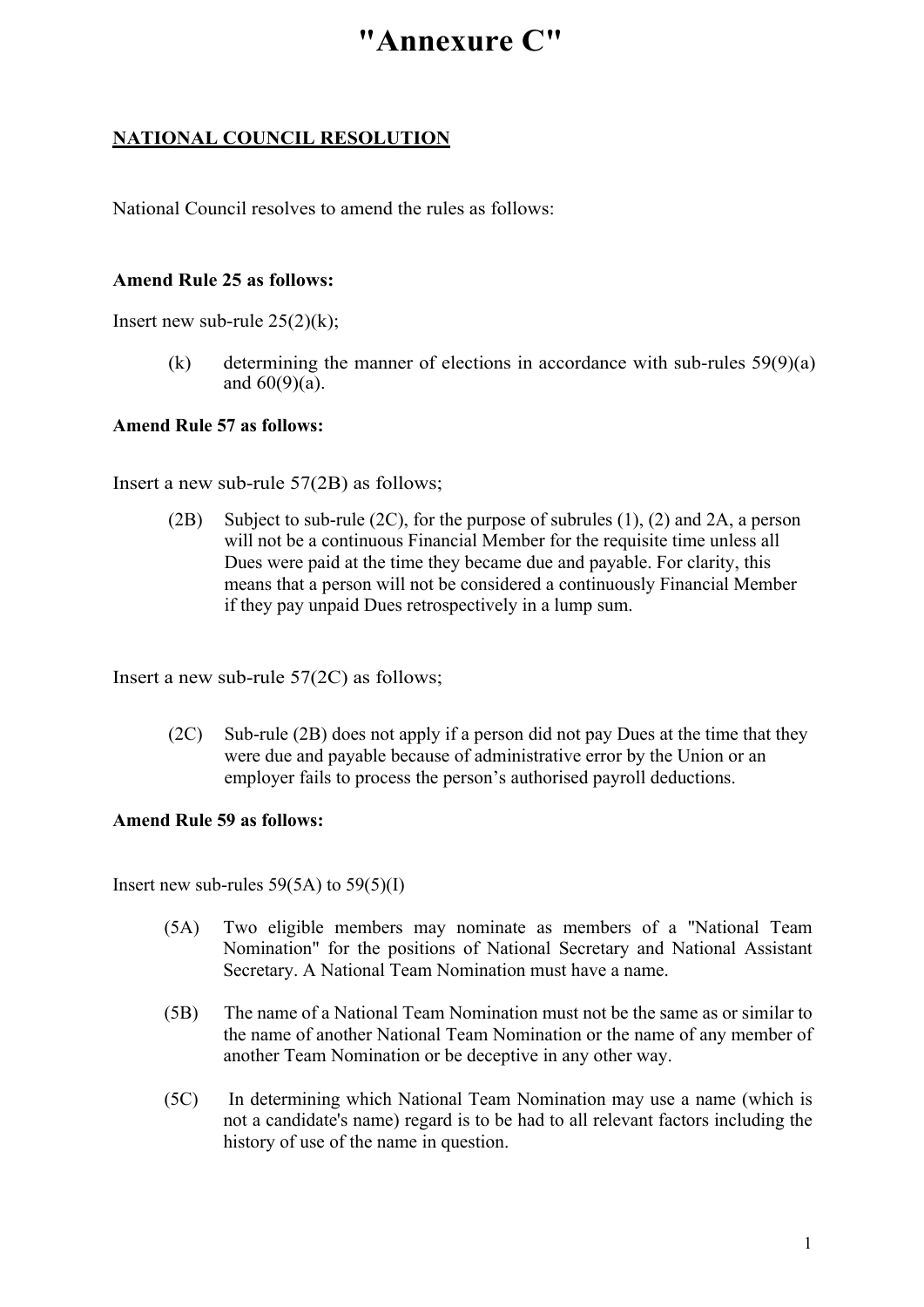- (5D) If, in the view of the National Returning Officer, the name of any National Team Nomination is the same as or similar to that of any other Team Nomination, or is deceptive in any other way, the National Returning Officer must:
	- (a) approach the candidate for National Secretary of the offending National Team Nomination, and request him/her to make such changes to the Team Nomination's name as the National Returning Officer thinks necessary; and
	- (b) if such changes are not made, decide whether to accept the National Team Nomination.
- (5E) A National Team Nomination must nominate an eligible person (or the required number of people) for each position for which nominations have been called, whereupon each person will be considered to have been nominated for each position concerned.
- (5F) A National Team Nomination must be in writing and signed by each candidate.
- (5G) No member of a National Team Nomination may nominate in the election other than for that National Team Nomination.
- (5H) If a member of a National Team Nomination withdraws, is ineligible, dies or is otherwise excluded from holding office ("Excluded Person") after the close of nominations but more than 48 hours before ballot papers are set to be printed or electronically created;
	- (a) Within 48 hours of the remaining candidate in a National Team Nomination being informed of the Excluded Person ceasing to be a member of the National Team Nomination, the Excluded Person may be replaced by another eligible person who can be nominated as a candidate for the vacant position, who is not a member of any other Team Nomination, and who consents to become a member of the National Team Nomination. In such a case the Returning Officer must be notified of the change prior to the printing of ballot papers.
	- (b) If the Excluded Person is not replaced by another person in accordance with sub-clause (a), the Branch Returning Officer must reject the Team Nomination and the remaining candidate may run as an individual candidate.
- (5I) If a member of a National Team Nomination withdraws, is ineligible, dies or is otherwise excluded from holding office ("Excluded Person") within 48 hours of ballot papers being printed or electronically created;
	- (a) The Excluded Person's withdrawal, ineligibility or exclusion will not affect the validity of the election to the office of any other member of a National Team Nomination of which that candidate is a member.
	- (b) If the other member of the National Team Nomination is elected, the position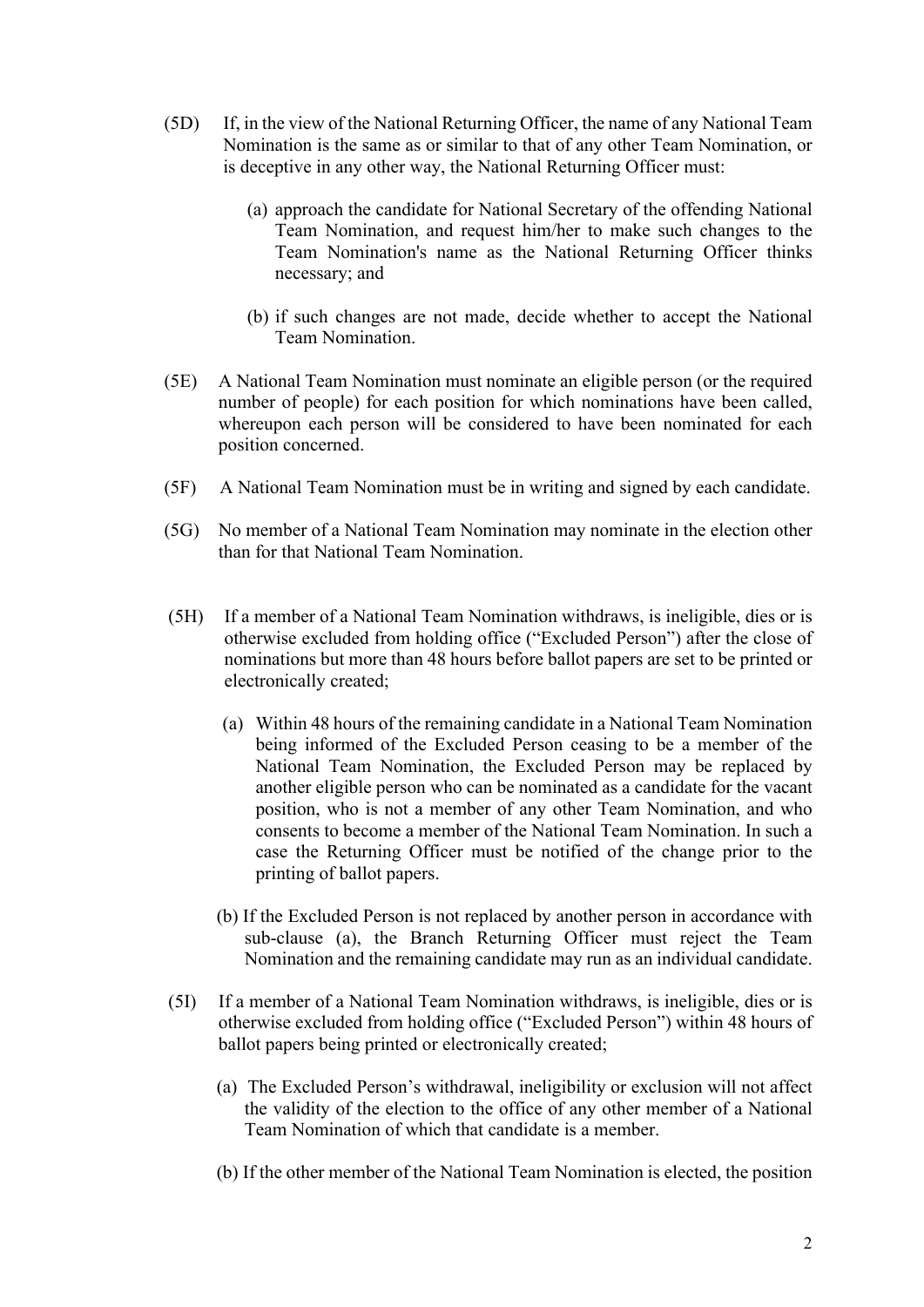vacated by the Excluded Person will be considered a casual vacancy and must be filled in accordance with rule 62.

Delete sub-rule 59(6) and replace it with;

- (6) If the National Returning Officer finds a nomination is defective before or after the close of nominations (whether a nomination of an individual candidate, or a nomination of a member of a National Team Nomination), the National Returning Officer must:
	- (a) in the case of an individual candidate, notify that candidate of the defect and, if it is practicable to do so, give the candidate the opportunity of remedying the defect within 7 days; or
	- (b) in the case of a National Team Nomination, sub-rules (5H) and 5(I) apply.

Amend subrule 59(9) as follows:

- (9) The election must be conducted:
	- (a) by secret **electronic or** postal ballot **as determined by National Council; and**
	- (b) under the "first past the post" voting system.

Insert new sub-rules 59(10A), 59(10B), 59(10C) and 59(10D);

- (10A) If there is at least one National Team Nomination, the ballot papers must have two parts divided by a horizontal line.
- (10B) The ballot papers must contain a clear instruction, in a prominent position, to the effect that a member voting in the election may vote in one of two ways:
	- (a) by completing the first part of the ballot paper (voting "above the line"), by voting for each member of a National Team Nomination by marking a team box with a cross ("X") (in which case only one team box should be marked); or
	- (b) by completing the second part of the ballot paper (voting "below the line"), by voting for individual candidates (including members of a National Team Nomination if so desired) by marking the box next to the name of the candidate which the member voting wishes to vote for in the election with a cross ("X"), in respect of each of the positions for which an election is being conducted.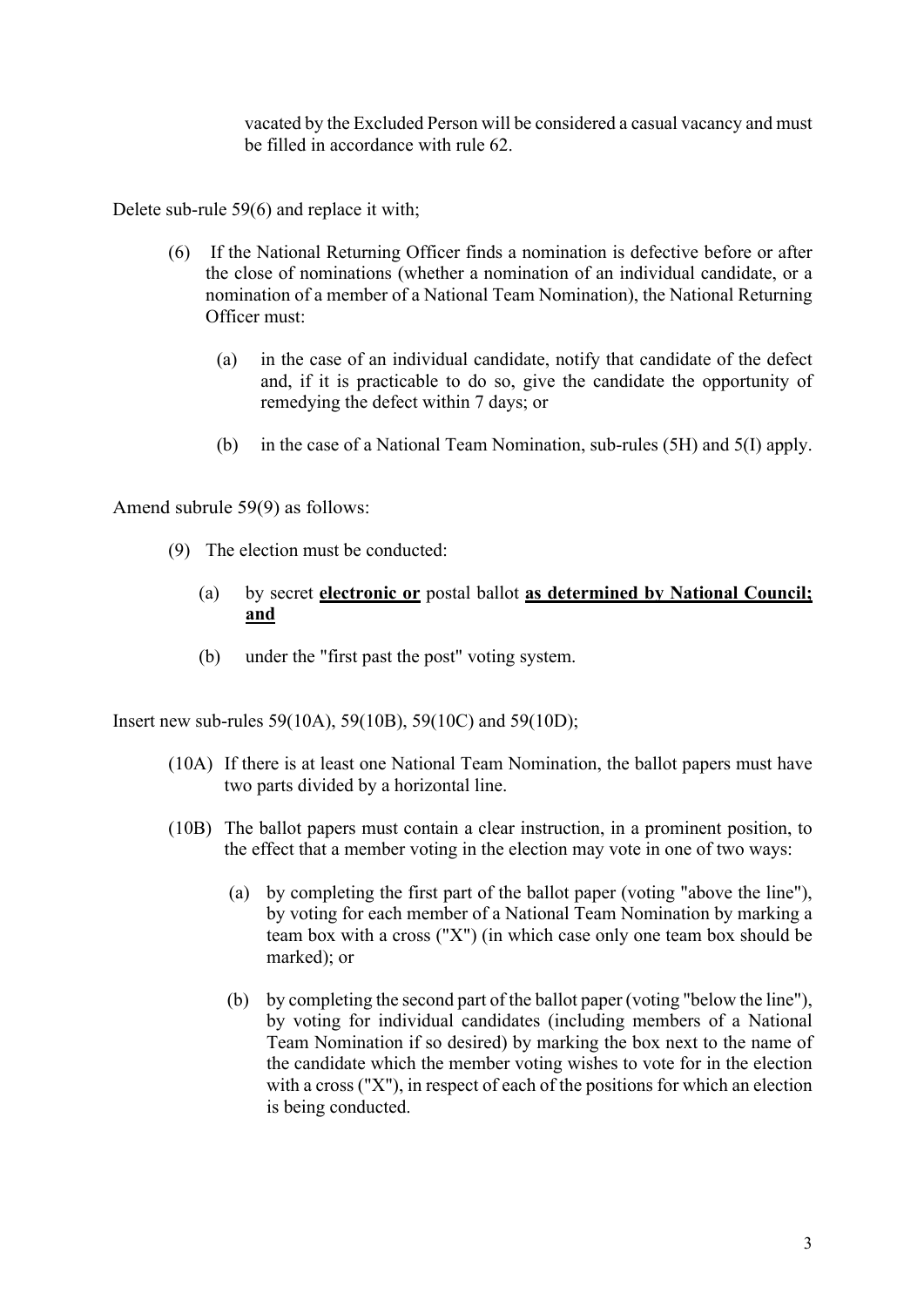If there are not two parts to the ballot paper then the instructions (as appropriately modified) referred to in paragraph (b) will appear on the ballot paper.

- (10C) The Ballot papers must also contain:
	- (a) the date and time of closing of the ballot; and
	- (b) the National Returning Officer's initials.
- (10D) The ballot papers must contain on the first part:
	- (a) the name of each National Team Nomination; and
	- (b) boxes beside the names of the National Team Nomination;

but otherwise, be unmarked in that part.

Add a new sub-clause 59(11)(ba);

(ba) The name of the National Team Nomination of each candidate (where applicable)

Add a new sub-clause 59(11A) and 59(11B);

- (11A) A vote for a National Team Nomination counts as a vote for each member of the National Team Nomination remaining on the ballot.
- (11B) (a) Where a member voting in the ballot completes the ballot paper by voting both above and below the line, any inconsistency which might arise will be resolved in favour of the expression of the member's preference which constitutes a valid vote.
	- (b) If the expression of the member's preference in both parts of the ballot paper constitutes a valid vote, the inconsistency will be resolved in favour of the expression of the member's preference indicated below the line.

Deleted sub-rules 59(13), 59(14) and 59(15)

Amend sub-rule 59(17) as follows:

- (17) The National Returning Officer must;
	- (a) in the presence of any scrutineer who wishes to be present; and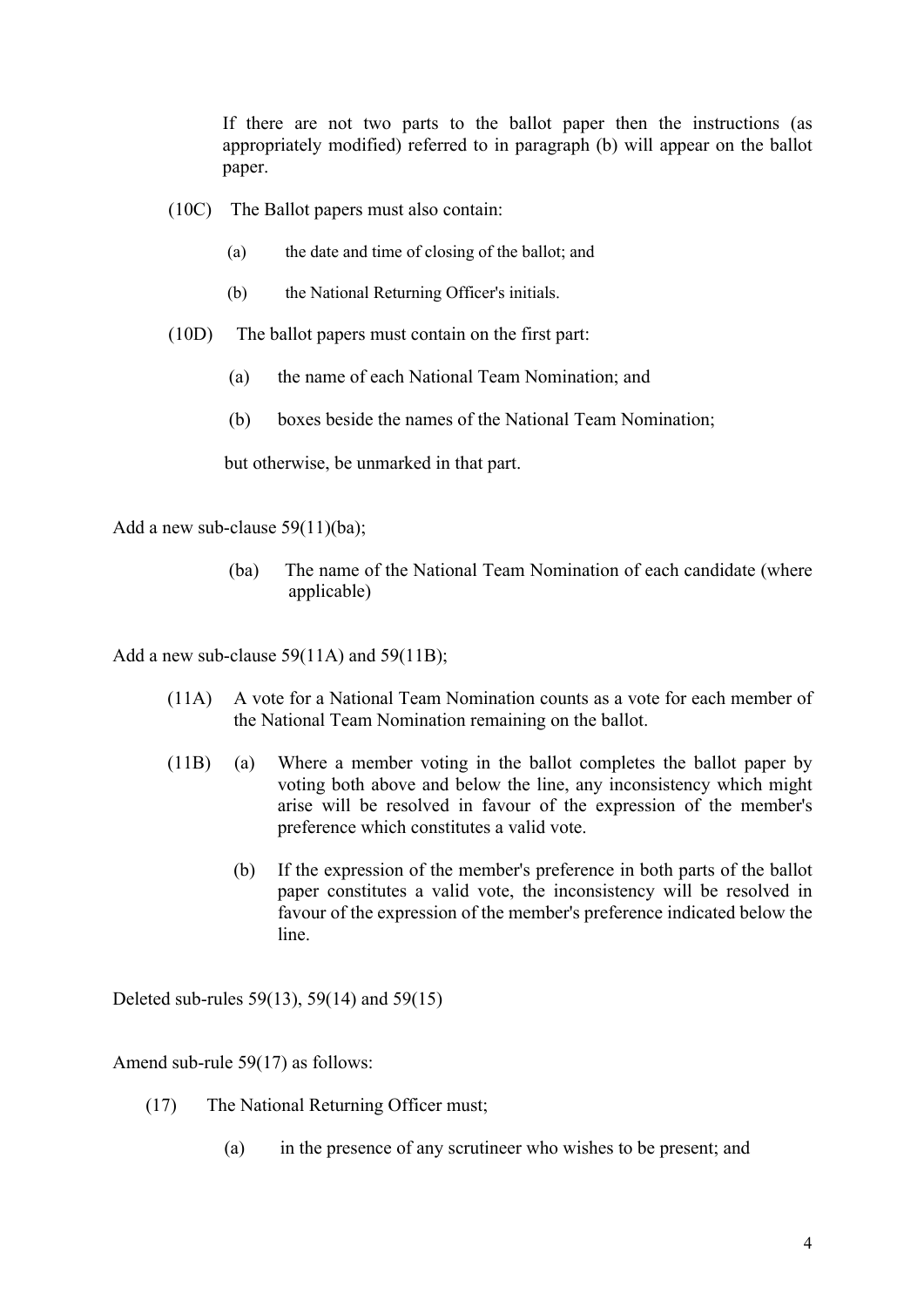(b) as soon as practicable after the opening of the poll in accordance with sub-rule (16);

**provide a ballot paper by an appropriate means** to each voter on the list compiled in accordance with sub-rule (12).

Amend subrule 59(19) as follows;

(19) Ballot papers received after the time the poll closes referred to in sub-rule (18) must not be included in the ballot **unless the ballot paper is postmarked before the time the poll closed.**

Insert the following heading above sub-rule 59(20):

#### Postal Ballots

Insert the following after subrule  $59(21)$  and renumber the remaining rules accordingly;

Electronic Ballots

- (22) A candidate has the right to request an independent audit of the National Returning Officer to ensure that:
	- (a) a person who received a postal ballot did not also receive an electronic ballot and if so that the person only had one valid vote count (with primacy being placed on the electronic ballot to the exclusion of the postal ballot);
	- (b) that all persons who should have received a ballot, either electronic or postal, were sent a ballot; and
	- (c) that the integrity of the electronic ballot was not compromised in a substantial way.
- (23) Where a candidate requests an independent audit in sub-rule 59(22) it will be paid for by the Union and the National Returning Officer will select a suitable auditor.

Insert a new sub-rule 59(32) of the renumbered sub-rules as follows;

(32) In this rule, "ballot paper" means a hardcopy or electronic ballot form, whichever is applicable.

Insert a new sub-rule 59(33) of the renumbered sub-rules as follows:

(33) In this rule, "electronic ballot" can include a combination of electronic and postal balloting where the National Returning Officer does not have sufficient electronic details for a person/s and instead sends a postal ballot paper to the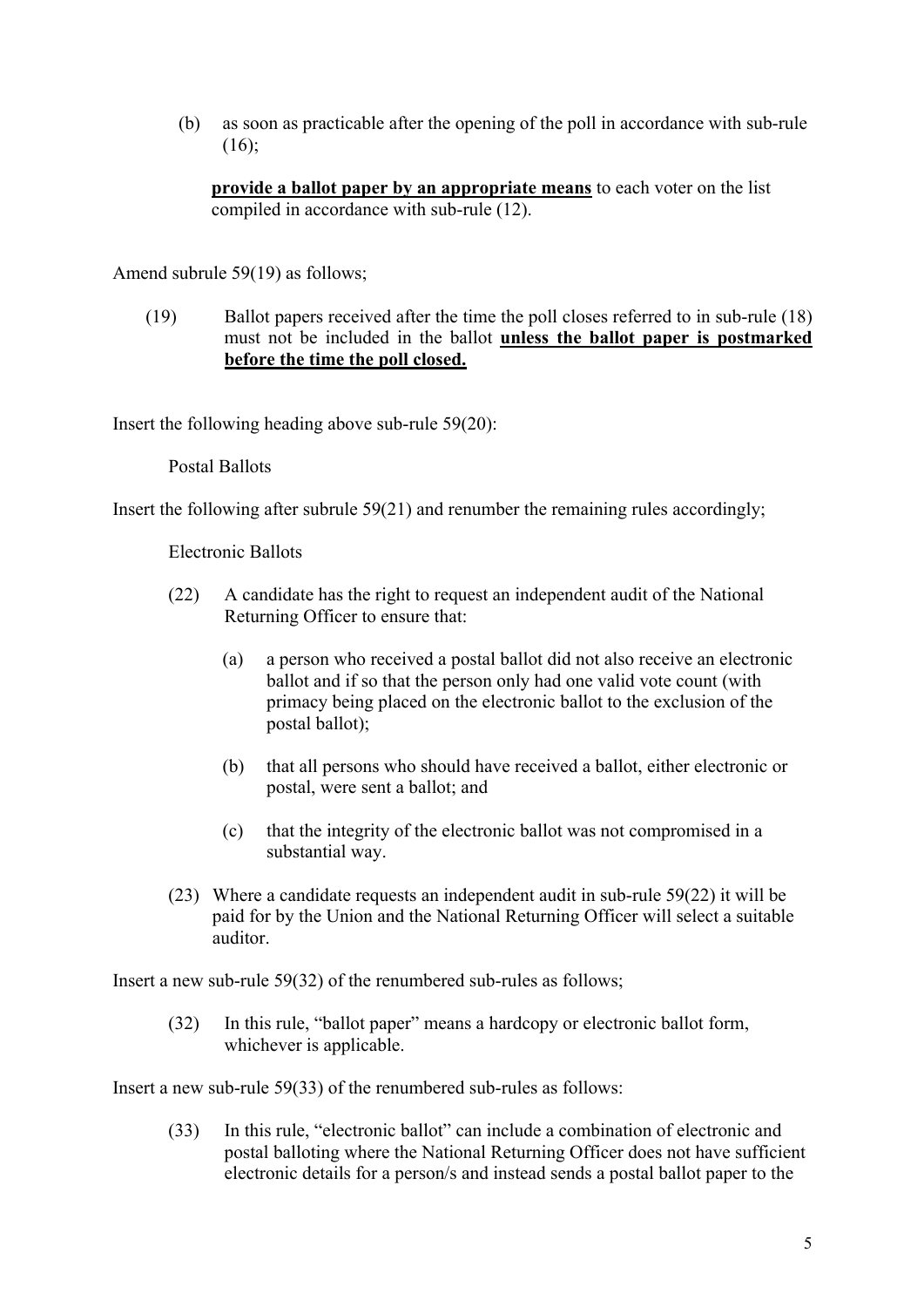person/s. The relevant scrutineering Rules will apply to the relevant type of ballot paper.

#### **Amend Rule 60 as follows:**

Delete sub-rules  $60(5H)$ ,  $60(I)$ ,  $60(5J)$  and  $60(K)$  and replace them with:

- (5H) If a member of a Team Nomination withdraws, is ineligible, dies or is otherwise excluded from holding office ("Excluded Person") after the close of nominations but more than 48 hours before ballot papers are set to be printed or electronically created;
	- (a) Within 48 hours of the candidate for Branch Secretary (or the candidate for Branch President if the Branch Secretary is the Excluded Person or another member of the Team Nomination if both the candidate for Branch Secretary and Branch President are an Excluded Person) of the Team Nomination being informed of the Excluded Person ceasing to be a member of the Team Nomination, the Excluded Person may be replaced by another eligible person who can be nominated as a candidate for the vacant position, who is not a member of any other Team Nomination, and who consents to become a member of the Team Nomination. In such a case the Returning Officer must be notified of the change prior to the printing of ballot papers.
	- (b) If the Excluded Person is not replaced by another person in accordance with sub-clause (a), the Branch Returning Officer must reject the Team Nomination and the remaining candidates may continue to run as an individual candidates.
	- (c) This Rule (5H) applies separately to each Excluded Person where a Team Nomination has more than one Excluded Person.
- (5I) If a member of a Team Nomination withdraws, is ineligible, dies or is otherwise excluded from holding office ("Excluded Person") within 48 hours of ballot papers being printed or electronically created;
	- (a) The Excluded Person's withdrawal, ineligibility or exclusion will not affect the validity of the election to the office of any other member of a Team Nomination of which that candidate is a member.
	- (b) If the other member of the Team Nomination is elected, the position vacated by the Excluded Person will be considered a casual vacancy and must be filled in accordance with rule 63.
	- (c) This Rule (5I) applies separately to each Excluded Person where a Team Nomination has more than one Excluded Person.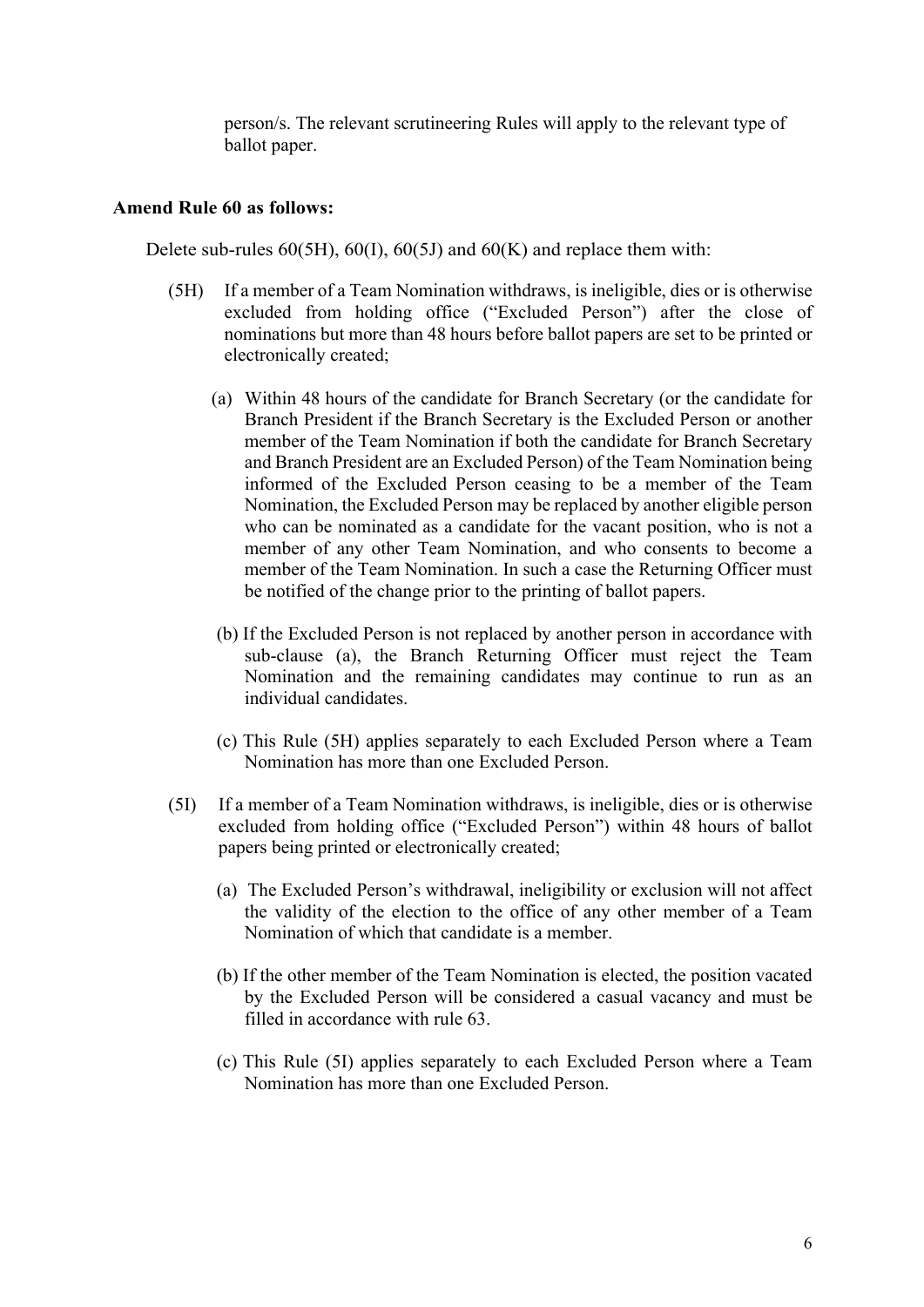Delete sub-rule 60(6) and replace it with;

- (6) If the Branch Returning Officer finds a nomination is defective before or after the close of nominations (whether a nomination of an individual candidate, or a nomination of a member of a Team Nomination), the Branch Returning Officer must:
	- (c) in the case of an individual candidate, notify that candidate of the defect and, if it is practicable to do so, give the candidate the opportunity of remedying the defect within 7 days; or
	- (d) in the case of a Team Nomination, sub-rules (5H) and 5(I) apply.

Amend subrule 60(9) as follows:

- (9) The election must be conducted:
	- (a) by secret **electronic or** postal ballot **as determined by National Council; and**
	- (b) under the "first past the post" voting system.

Deleted sub-rules  $60(13)$ ,  $60(14)$  and  $60(15)$ 

Amend sub-rule 60(17) as follows:

- (17) The Branch Returning Officer must;
	- (a) in the presence of any scrutineer who wishes to be present; and
	- (b) as soon as practicable after the opening of the poll in accordance with sub-rule (16);

**provide a ballot paper by an appropriate means** to each voter on the list compiled in accordance with sub-rule (12).

Amend subrule 60(19) as follows;

(19) Ballot papers received after the time the poll closes referred to in sub-rule (18) must not be included in the ballot **unless the ballot paper is postmarked before the time the poll closed.**

Insert the following heading above sub-rule 60(20):

Postal Ballot